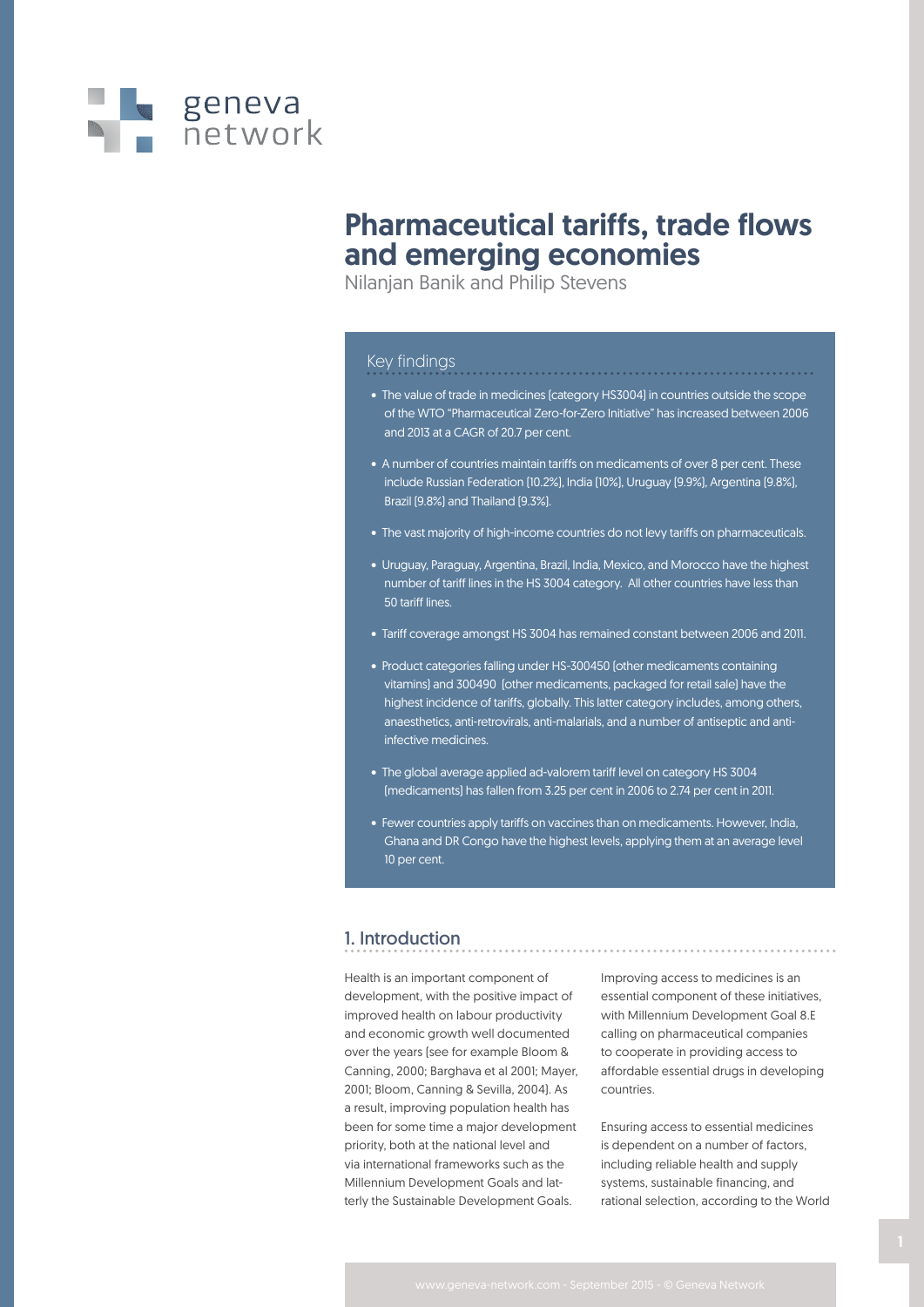

Health Organization (WHO)<sup>1</sup>. The final component identified by WHO is affordable prices, because up to 90 per cent of populations in developing countries have to buy medicines through out-of-pocket payments.

The end price of a medicine is also determined by a number of factors. As an imported pharmaceutical product moves along the distribution chain, it undergoes many mark-ups: port charges, warehouse costs, local government levies, distribution costs and retailers mark-ups, to name a few. Import duties (tariffs) can also be major determinant of final price, as they can significantly increase the price of imported goods before they embark on the journey down the distribution chain. Tariffs are essentially regressive taxes as they take a higher proportion of income from the poor than they do for those higher up the income scale.

Many countries have long recognised the regressive nature of pharmaceutical tariffs and the obstacle they pose to improving access to medicines and fulfilling the right to health. The US and 21 of its trading partners, for instance, agreed in 1995 to the reciprocal elimination of import duties on approximately 7,000 pharmaceutical products under the WTO Pharmaceutical Agreement. Although many countries outside this agreement do not impose tariffs on pharmaceuticals, previous research in this area has shown that a large number continue to impose duties, even if overall global average tariff levels have been falling in recent years (Laing & Olcay, 2005; Stevens & Linfield, 2009).

This short paper is an attempt to quantify recent progress made towards reducing tariffs, with a particular focus on the period 2006-2013. Specifically, it aims to answer the following questions:

- Has there been a reduction in applied average ad-valorem tariffs globally between 2006 and 2011?
- Has tariff-cover on vaccine products and pharmaceuticals increased or

decreased between 2006 and 2011?

- Which countries have the highest levels of applied duty on pharmaceuticals?
- Has the total value of trade that takes place in countries outside the WTO Pharmaceutical Agreement increased or decreased since 2006?

The rest of this paper is organized as follows. Section 2 discusses the literature. In Section 3, we introduce the data and give the rationale behind choosing it. Section 4 outlines our results and analysis of those results. Section 5 concludes.

### 2. Literature Review

Olcay and Liang (2005) carried out a comprehensive study involving data points from 150 countries to understand the impact of tariffs on prices of pharmaceutical products, the protection of local industry and revenue generation. Their analysis found that in 2005, 61 per cent of countries levied tariffs on finished pharmaceutical products, and a total of 35 per cent of countries levied import duties on vaccines. What is however important to note from this study is that tariffs on pharmaceutical products generate less than 0.1 per cent of Gross Domestic Product (GDP) in 92 per cent of the countries analysed, and in 90 per cent of cases applied tariffs on pharmaceutical products are less than 10 per cent.

Stevens and Linfield (2010) analysed the prevalence of weighted average tariffs and domestic taxes on finished pharmaceutical products in the context of low and middle-income countries. The study concludes although tariff on medicines had declined between 2005 and 2009, a handful of mainly middle-income countries continued to apply high levels of duties.

A recent study by Helble (2012) examined the relationship between tariffs and trade flows between 167 countries between 1996 and 2009. The importance of this paper is that it included a wider data base "This short paper is an attempt to quantify recent progress made towards reducing tariffs"

<sup>1</sup> http://www.who.int/medicines/areas/access/en/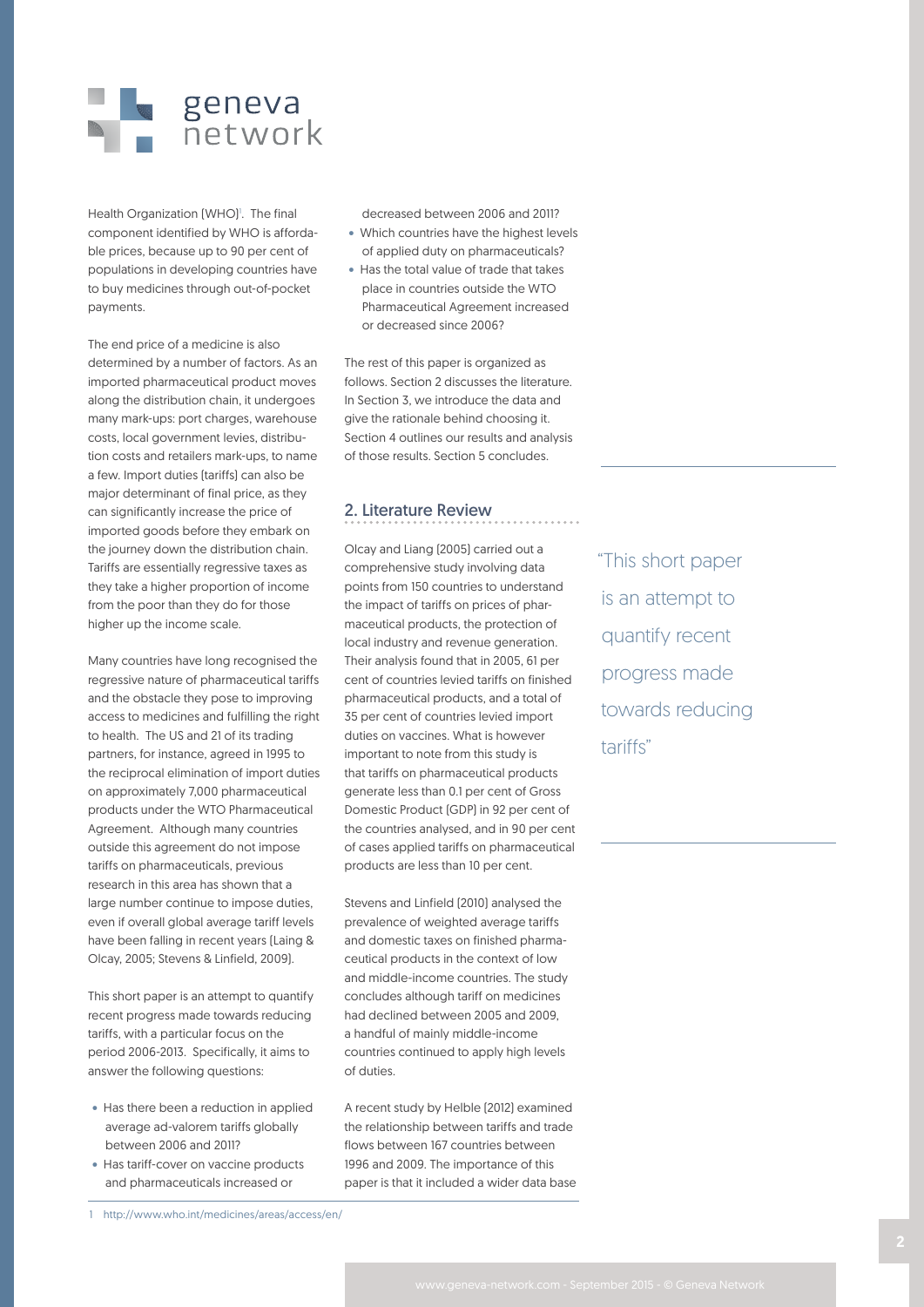# geneva<br>network

- involving large sets of health-related products in addition to pharmaceuticals, namely, dosified medicines, bulk medicines, chemical inputs of general purpose, hospital and laboratory inputs, inputs specific to the pharmaceutical industry and medical technology equipment. This study found that tariffs for health-related products are overall low, but far from being zero, especially for developing countries.

## 3. Data

For the tariffs analysis, we source applied level ad-valorem data from the WTO Tariff database and trade flow data from the United Nations Comtrade database. We consider eight related products falling under six digit sub-categories of HS-3004. These products are:

- 300410 (containing penicillins or derivatives thereof, with a penicillanic acid structure, or streptomycins or their derivatives)
- 300420 (containing other antibiotics)
- 300431 (containing insulin), 300432 (containing corticosteroid hormones, their derivatives or structural analogues)
- 300439 (other)
- 300440 (containing alkaloids or derivatives thereof but not containing hormones, other products of heading 29.37 or antibiotics)
- 300450 (other medicaments containing vitamins or other products of heading 29.36)
- 300490 (other).

For data analysis we look at the period between 2006 and 2012. We chose this period as Olcay and Liang (2005) have already carried out a comprehensive study covering tariff data until 2005. However, for our statistical analysis on tariff levels and coverage we restrict ourselves to data points between 2006 and 2011, which is the latest year for which sufficient data is available across all the variables. For the trade flow analysis we cover data until 2012, and to examine the

WTO Pharmaceutical Agreement analysis we use data up until 2013.

In order to maintain uniformity for our statistical analysis on tariffs, we cover tariff data for the aforementioned eight product categories under the HS 3004 code across 98 different countries. Therefore, for each one of these two years - 2011 and 2006 - we have 784 data points.

## 4. Results and Analysis

#### WTO Pharmaceutical Agreement

Following the creation of the World Trade Organization (WTO) in 1995, the United States and 21 of its trading partners agreed to the reciprocal elimination of import duties on approximately 7,000 pharmaceutical products, chemical intermediates and certain derivatives used in the production of medicines.

This WTO Pharmaceutical Agreement, also known as the "Pharmaceutical Zero-for-Zero Initiative", came into force on January 1, 1995 and eliminated tariffs in signatory countries for all WTO members on a Most Favoured Nation (MFN) basis. The Zero-for Zero Initiative has been expanded in subsequent rounds of WTO negotiation to include additional international non-proprietary names and chemical intermediates.

The original list of 7,000 items has been updated periodically. The first update in 1996 saw duties eliminated on a further 496 pharmaceutical items; 642 items in the second update in 1998, and 823 items in the third update in 2006. In the fourth update of 2010 the US International Trade Commission proposed an additional 735 products to receive duty-free treatment. There are now 34 signatories to the Pharmaceutical Agreement (see Table 1).

Given that WTO Pharmaceutical Agreement members such as the US, EU, Switzerland, and Japan are amongst the biggest players in the global pharmaceutical market, this implies that a large

"Many countries have long recognised the regressive nature of pharmaceutical tariffs and the obstacle they pose to improving access to medicines"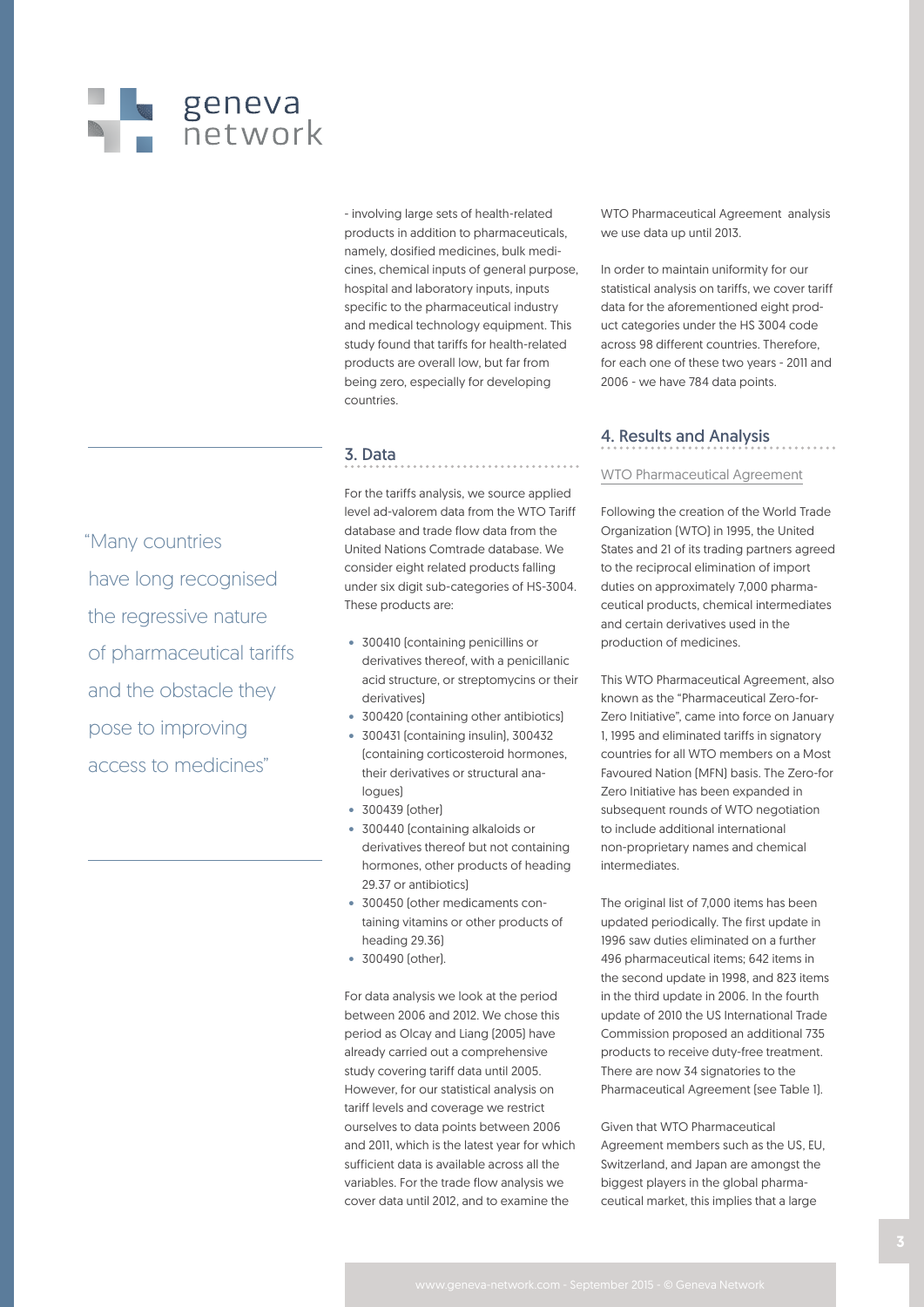

proportion of global trade in pharmaceuticals is tariff-free. However, three major emerging pharmaceutical manufacturing nations, namely, China, India and Brazil, are notably absent from this agreement, as are major importing nations such as Russia, Mexico and Turkey.

Using data extracted from the UN Comtrade database, we calculate that total trade in pharmaceuticals [HS 3004]<sup>2</sup> that took place in all the countries outside the scope of the WTO Pharmaceutical Agreement stood at US\$39.73bn in 2006. By 2013, this had increased to \$48.53bn, representing a Compound Annual Growth Rate of 20.7 per cent $3$ .

#### Which countries have the highest tariffs on medicines?

A number of countries outside the WTO Pharmaceutical Agreement continue to impose tariffs on products in category HS 3004. The countries with the ten highest average duties are listed in Table 2, with full details of the global picture provided in the appendix. Countries which have an average applied tariff on vaccines of over 5 per cent are listed in Table 3.

#### Trade flows between the major pharmaceutical markets

Trade in pharmaceuticals is increasing globally. For three major countries outside the WTO Pharmaceutical Agreement (Brazil, China and India), the data shows that imports from the four big exporters (US, EU, Switzerland and Japan) have increased. Interestingly, imports from the EU to these three countries have increased more rapidly than those from the US and Japan.

As India is increasing its overall trade with China, for India we consider China instead of Japan. However, the pattern for India remains the same – imports from EU and Switzerland have outpaced those from China. China has been predominantly *[continued on page 7]*

**Table 1** - Signatories to WTO Pharmaceutical Agreement

Australia Lithuania (EU-27)

| Canada                 | Luxembourg (EU-27)     |
|------------------------|------------------------|
| Austria (EU-27)        | Malta (EU-27)          |
| Belgium (EU-27)        | Netherlands (EU-27)    |
| Bulgaria (EU-27)       | Poland [EU-27]         |
| Cyprus [EU-27]         | Portugal (EU-27)       |
| Czech Republic [EU-27] | Romania (EU-27)        |
| Denmark (EU-27)        | Slovakia [EU-27]       |
| Estonia (EU-27)        | Slovenia (EU-27)       |
| Finland (EU-27)        | Spain [EU-27]          |
| France [EU-27]         | Sweden [EU-27]         |
| Germany [EU-27]        | United Kingdom [EU-27] |
| Greece [EU-27]         | Japan                  |
| Hungary (EU-27)        | Norway                 |
| Ireland [EU-27]        | Switzerland            |
| Italy (EU-27)          | <b>United States</b>   |
| Latvia (EU-27)         | Macau                  |

#### **Table 2** - Countries with the ten highest average duties on products within the HS 3004 category

|                                     | <b>Applied Tariffs</b> |                                     |                                       |                                  |                                  |                           |  |  |
|-------------------------------------|------------------------|-------------------------------------|---------------------------------------|----------------------------------|----------------------------------|---------------------------|--|--|
| Country                             | Year                   | <b>Number</b><br>of tariff<br>lines | Average<br>of ad<br>valorem<br>duties | Minimum<br>ad<br>valorem<br>duty | Maximum<br>ad<br>valorem<br>duty | <b>Duty Free</b><br>TL(X) |  |  |
| Nepal                               | 2013                   | 10                                  | 14.6                                  | 10                               | 15                               | 0.0                       |  |  |
| Pakistan                            | 2013                   | 20                                  | 11.1                                  | 5                                | 25                               | 0.0                       |  |  |
| Democratic Republic of<br>the Congo | 2010                   | 15                                  | 11                                    | 5                                | 20                               | 0.0                       |  |  |
| <b>Russian Federation</b>           | 2012                   | 17                                  | 10.2                                  | 0                                | 15                               | 12.5                      |  |  |
| India                               | 2014                   | 137                                 | 10                                    | 10                               | 10                               | 0.0                       |  |  |
| Lao People's Democratic<br>Republic | 2008                   | 78                                  | 10                                    | 10 <sup>10</sup>                 | 10                               | 0.0                       |  |  |
| Uruguay                             | 2014                   | 158                                 | 9.9                                   | $\overline{0}$                   | 14                               | 16.5                      |  |  |
| Argentina                           | 2012                   | 146                                 | 9.8                                   | 0                                | 14                               | 16.7                      |  |  |
| <b>Brazil</b>                       | 2014                   | 146                                 | 9.8                                   | $\Omega$                         | 14                               | 16.6                      |  |  |
| Paraguay                            | 2014                   | 151                                 | 9.3                                   | 0                                | 14                               | 16.7                      |  |  |
| Thailand                            | 2013                   | 60                                  | 9.3                                   | $\overline{0}$                   | 10                               | 7.3                       |  |  |
|                                     |                        |                                     |                                       |                                  | Source: WTO Tariff Database      |                           |  |  |

Source: WTO Tariff Database

2 HS 3004 covers medicaments - or medicinal preparations - that can be made up of either mixed or unmixed products.

3 Our calculations include data points from 139 countries. Data is unavailable for 40 countries (mainly small island nations and LDCs), so our calculation therefore covers >95% global trade. <sup>4</sup>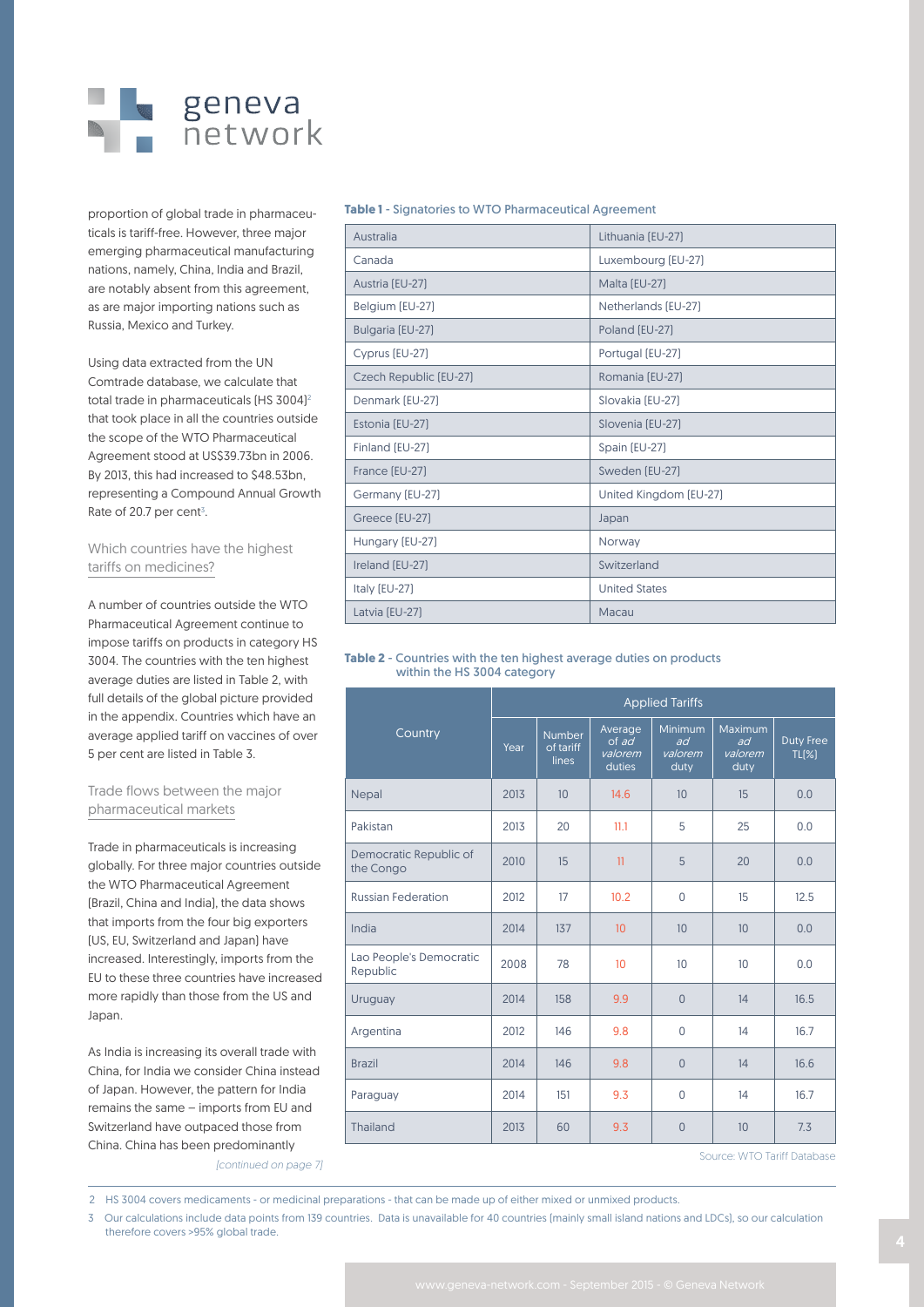

#### **Table 3 :**

Countries with average applied tariffs on vaccines of over 5 per cent (HS 300220)

| Country                           | Year | Average ad<br>valorem duty |
|-----------------------------------|------|----------------------------|
| Democratic Republic of the Congo  | 2010 | 10                         |
| Ghana                             | 2013 | 10                         |
| India                             | 2014 | 10                         |
| Djibouti                          | 2014 | 8                          |
| Pakistan                          | 2013 | 6.7                        |
| <b>Russian Federation</b>         | 2012 | 6.7                        |
| Chile                             | 2014 | 6                          |
| Peru                              | 2014 | 6                          |
| <b>Bolivia</b>                    | 2013 | 5                          |
| Cameroon                          | 2013 | 5                          |
| <b>Central African Republic</b>   | 2013 | 5                          |
| Chad                              | 2013 | 5                          |
| Congo                             | 2013 | 5                          |
| Lao People's Democratic Republic  | 2008 | 5                          |
| <b>Maldives</b>                   | 2011 | 5                          |
| Mongolia                          | 2013 | 5                          |
| Sierra Leone                      | 2012 | 5                          |
| Solomon Islands                   | 2011 | 5                          |
| Tajikistan                        | 2012 | 5                          |
| Venezuela, Bolivarian Republic of | 2012 | 5                          |
| Yemen                             | 2009 | 5                          |

Source: WTO Tariff Database



#### **Figure 1:**

Imports by China from the four big exporters (Product: 3004)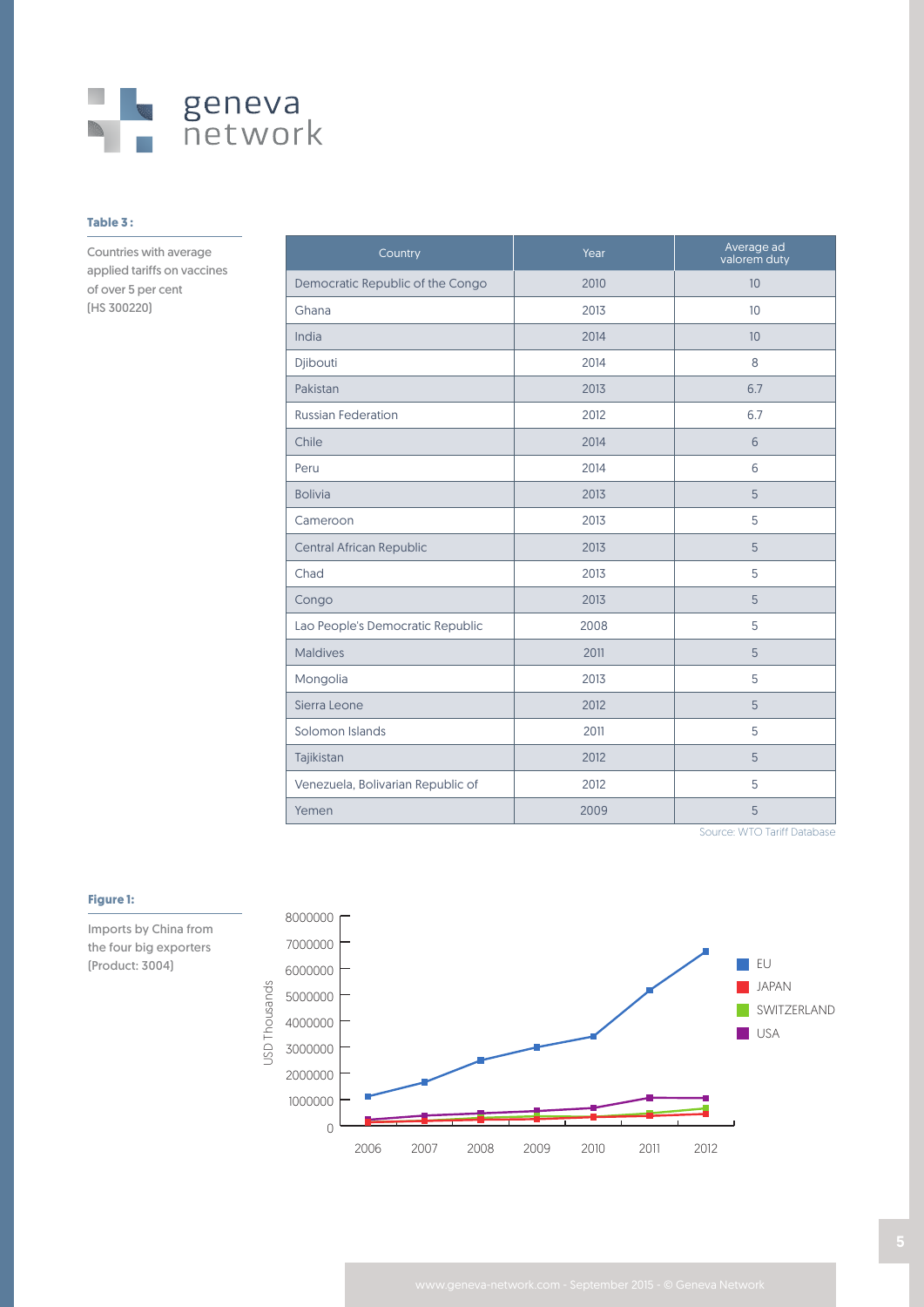

#### **Addendum Figure 1a:**

Growth rate in China's imports



#### **Figure 2:**

Imports by India from the four big exporters (Product: 3004)





**Addendum Figure 2a:**

Growth rate in

India's Imports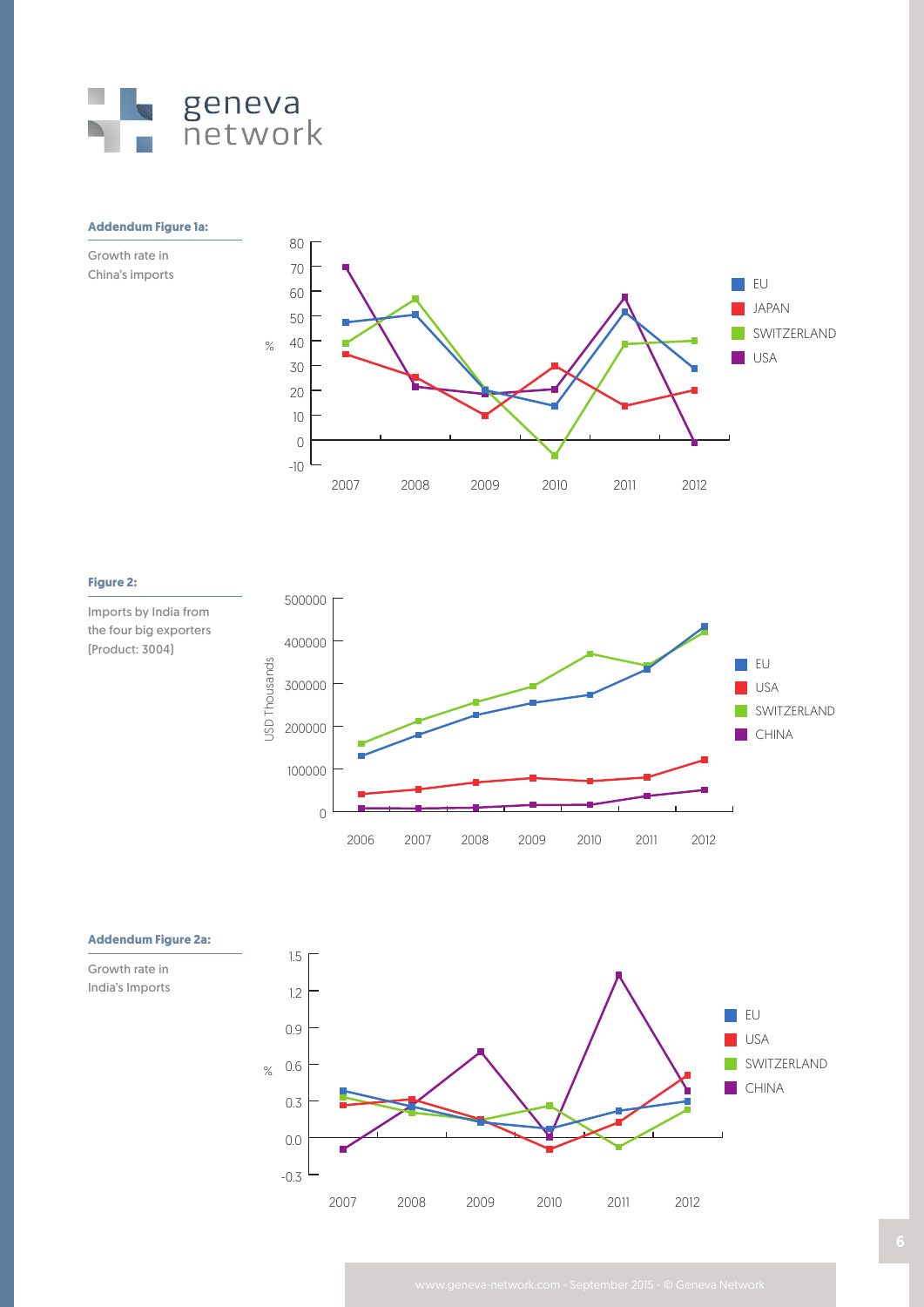

#### **Figure 3:**

Imports by Brazil from the four big exporters (Product: 3004)



#### **Addendum Figure 3a:**

Growth rate in Brazil's imports



#### *[continued from page 4]*

importing from the EU, and Brazil primarily from EU and Japan (see Figures 1, 2, and 3).

A closer examination of the growth rate reveals although in absolute terms imports by China, Brazil and India from the big four have increased (particularly from the EU), the growth rate of imports dipped following the 2007-08 financial crisis. Although the EU remained the largest supplier of pharmaceuticals to India during the period following the financial crisis, the import growth rate from the EU, Switzerland, and US fell while it increased from China. For China, the import growth rate from the US has fallen while increasing from the EU and Switzerland.

For Brazil, import growth from the EU and Japan are inversely related. However, the overall trend suggests for Brazil, India and China as a whole there has been an increase in imports. As these four countries all apply tariffs on imported pharmaceuticals and vaccines, this indicates that the overall value of medicines available on the domestic market in these countries subject to tariffs has increased.

#### Statistical analysis of global tariffs

Table 4 shows that the average applied ad-valorem tariff level on category HS 3004 has fallen between 2006 and 2011. We find t-statistics is significant at 2 per cent, indicating that for our sample the

tariff has fallen from 3.25 per cent in 2006 to 2.74 per cent in 2011. Also, variance as reflected through standard deviation has come down from 4.53 to 4.01, implying that the range between the highest and lowest applied tariffs has come down. We find that product categories HS-300450 (other medicaments containing vitamins) and 300490 (other medicaments, packaged for retail sale) have the highest incidence of tariffs amongst its sub-categories.

Table 5 shows that there has not been a statistically significant decrease in the number of products falling under HS 3004 that are subject to tariff coverage. Figure 5 shows that with the exception of Uruguay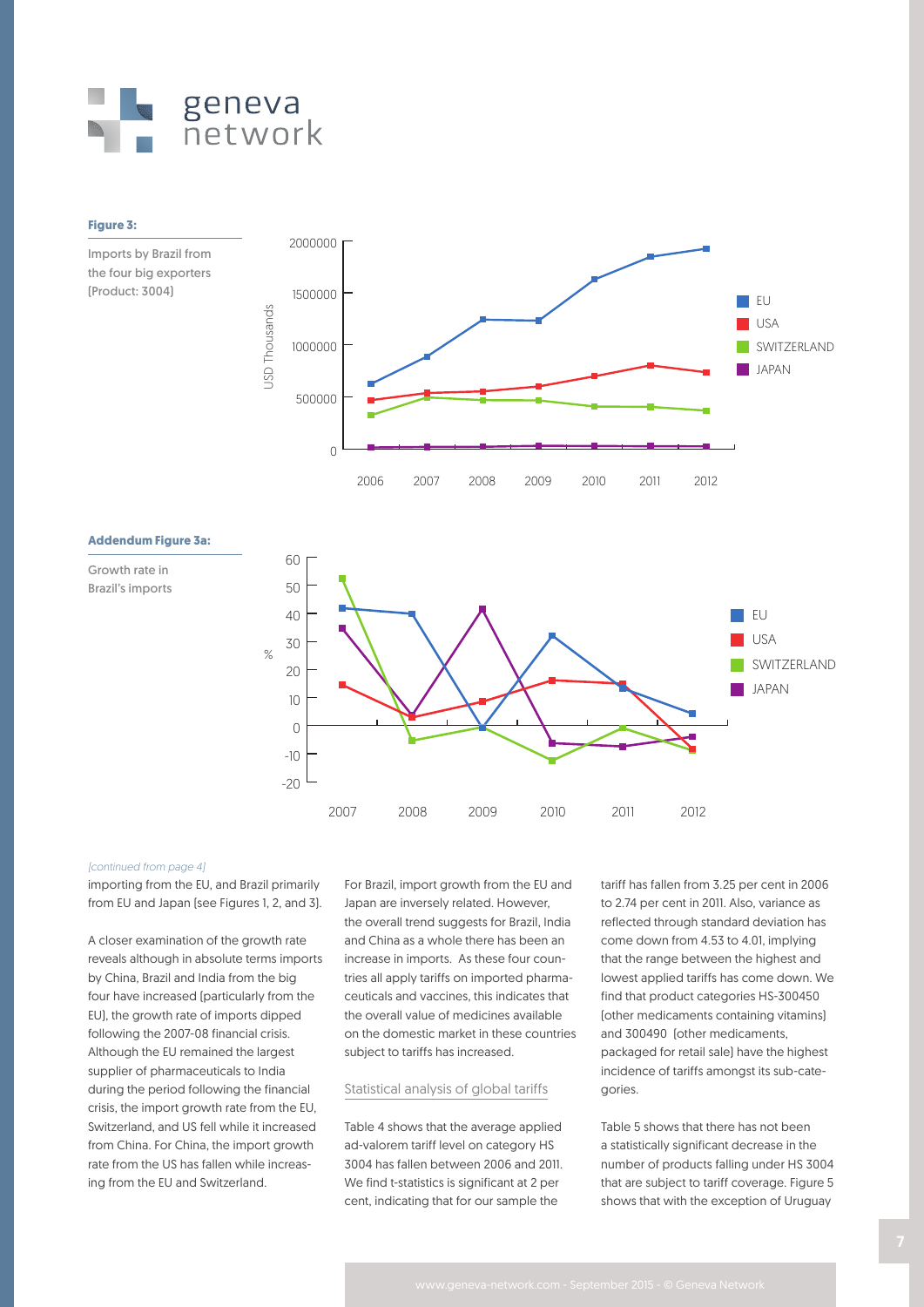

### **Table 4:**

Test for equality of means between series for tariffs-level

| <b>Method</b> | df       | Value   | P-value |
|---------------|----------|---------|---------|
| t-test        | 1564     | $-2.35$ | 0.018   |
| Anova F-test  | (1,1564) | 5.56    |         |

Summary Statistics

| <b>Variable</b>   | Count | <b>Mean</b> | Standard<br>deviation | <b>Maximum</b> | <b>Minimum</b> |
|-------------------|-------|-------------|-----------------------|----------------|----------------|
| Average Duty 2011 | 783   | 2.74        | 4.01                  | 20.00          | 0.00           |
| Average Duty 2012 | 783   | 3.25        | 4.53                  | 20.00          | 0.00           |

#### **Table 5:**

Test for equality of means between series for tariffs coverage

| Method <sup>1</sup> |           | <b>Value</b> | P-value |
|---------------------|-----------|--------------|---------|
| t-test              | 1564      | $-0.84$      | 0.39    |
| Anova F-test        | [1, 1564] |              |         |

#### Summary Statistics

| Variable                        | Count | <b>Mean</b> | <b>Standard deviation</b> | <b>Maximum</b> | <b>Minimum</b> |
|---------------------------------|-------|-------------|---------------------------|----------------|----------------|
| Average Tariff<br>Coverage 2011 | 783   | 5.90        | 14.78                     | 158            |                |
| Average Tariff<br>Coverage 2006 | 783   | 6.55        | 16.12                     | 158            |                |

#### **Figure 4:**

Distribution function of the Tarrifs Coverage 2006 and 2011

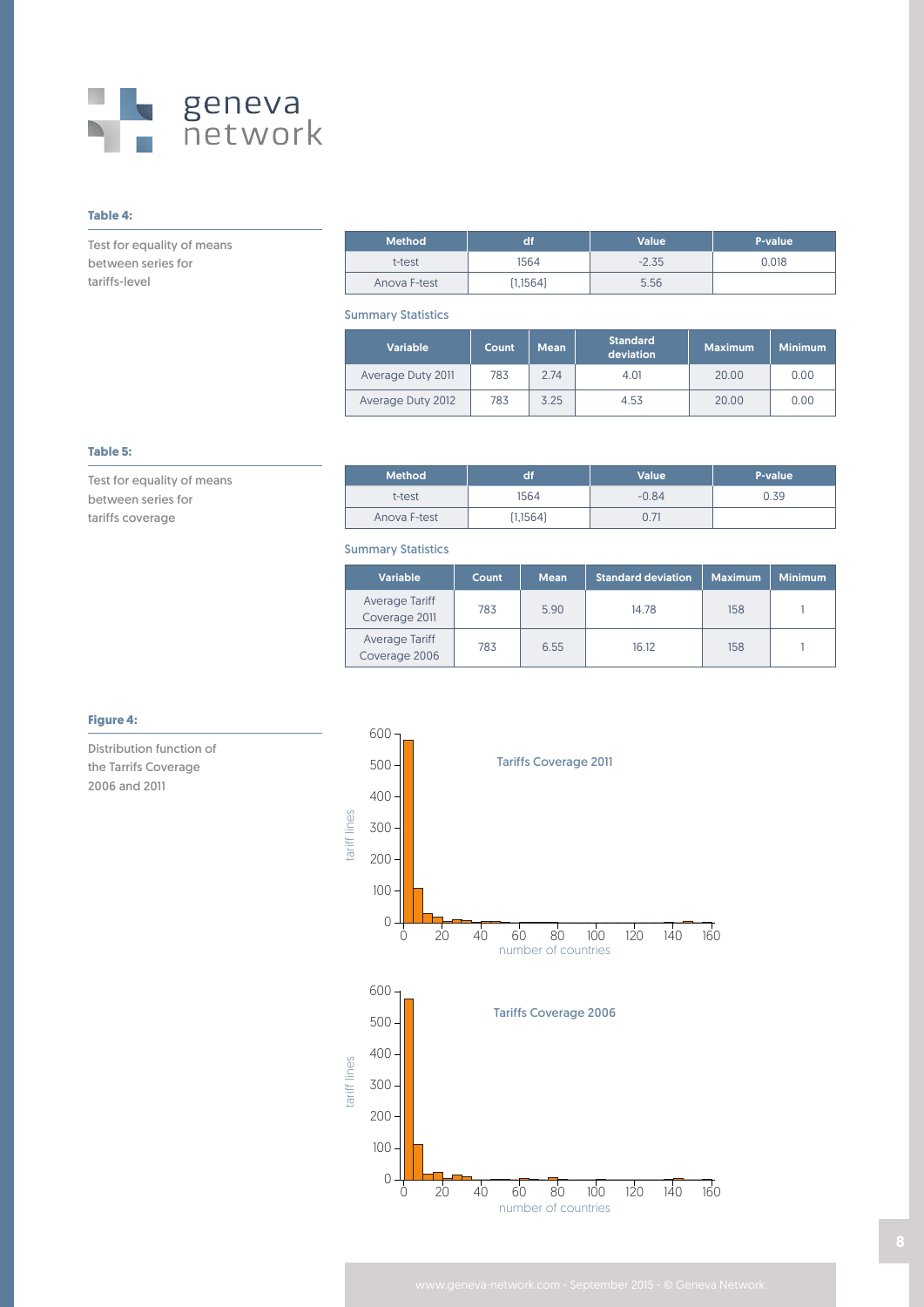

(158 tariff lines), Paraguay (147), Argentina (146), Brazil (146), India (137), Mexico (79), and Morocco (76), all other countries have less than 50 product categories subject to tariffs (this is also shown in table 6).

For all countries we find that the product category with the highest number of tariff lines is HS-300490 (other medicaments, in packaging for retail sale). HS category 300490 contains, among others, anaesthetics, anti-retrovirals, antimalarials, and a number of antiseptic product categories. The 23 countries with the highest number of tariffs lines in this category are listed in Table 7.

#### **Table 6:**

Countries with more than 50 tariff lines on HS 3004

| Country             | Number of tariff lines |
|---------------------|------------------------|
| Uruguay             | 158                    |
| Paraguay            | 147                    |
| Argentina           | 146                    |
| <b>Brazil</b>       | 146                    |
| India               | 137                    |
| Mexico              | 79                     |
| Morocco             | 76                     |
| All other countries | < 50                   |

#### **Table 7:**

Countries with the highest number of tariff lines in HS 300490

| Numbers of tariff lines on HS 300490 |                |  |  |  |  |
|--------------------------------------|----------------|--|--|--|--|
| India                                | 70             |  |  |  |  |
| Uruguay                              | 69             |  |  |  |  |
| Paraguay                             | 65             |  |  |  |  |
| Argentina                            | 63             |  |  |  |  |
| <b>Brazil</b>                        | 63             |  |  |  |  |
| Mexico                               | 50             |  |  |  |  |
| Hong Kong, China                     | 25             |  |  |  |  |
| Jamaica                              | 22             |  |  |  |  |
| Indonesia                            | 15             |  |  |  |  |
| Malaysia                             | 15             |  |  |  |  |
| Thailand                             | 15             |  |  |  |  |
| <b>Brunei Darussalam</b>             | 14             |  |  |  |  |
| Cambodia                             | 14             |  |  |  |  |
| Costa Rica                           | 14             |  |  |  |  |
| Morocco                              | 14             |  |  |  |  |
| Myanmar                              | 14             |  |  |  |  |
| Philippines                          | 14             |  |  |  |  |
| Singapore                            | 14             |  |  |  |  |
| Chinese Taipei                       | 13             |  |  |  |  |
| Turkey                               | 12             |  |  |  |  |
| Pakistan                             | 11             |  |  |  |  |
| China                                | 10             |  |  |  |  |
| Macao, China                         | $\overline{9}$ |  |  |  |  |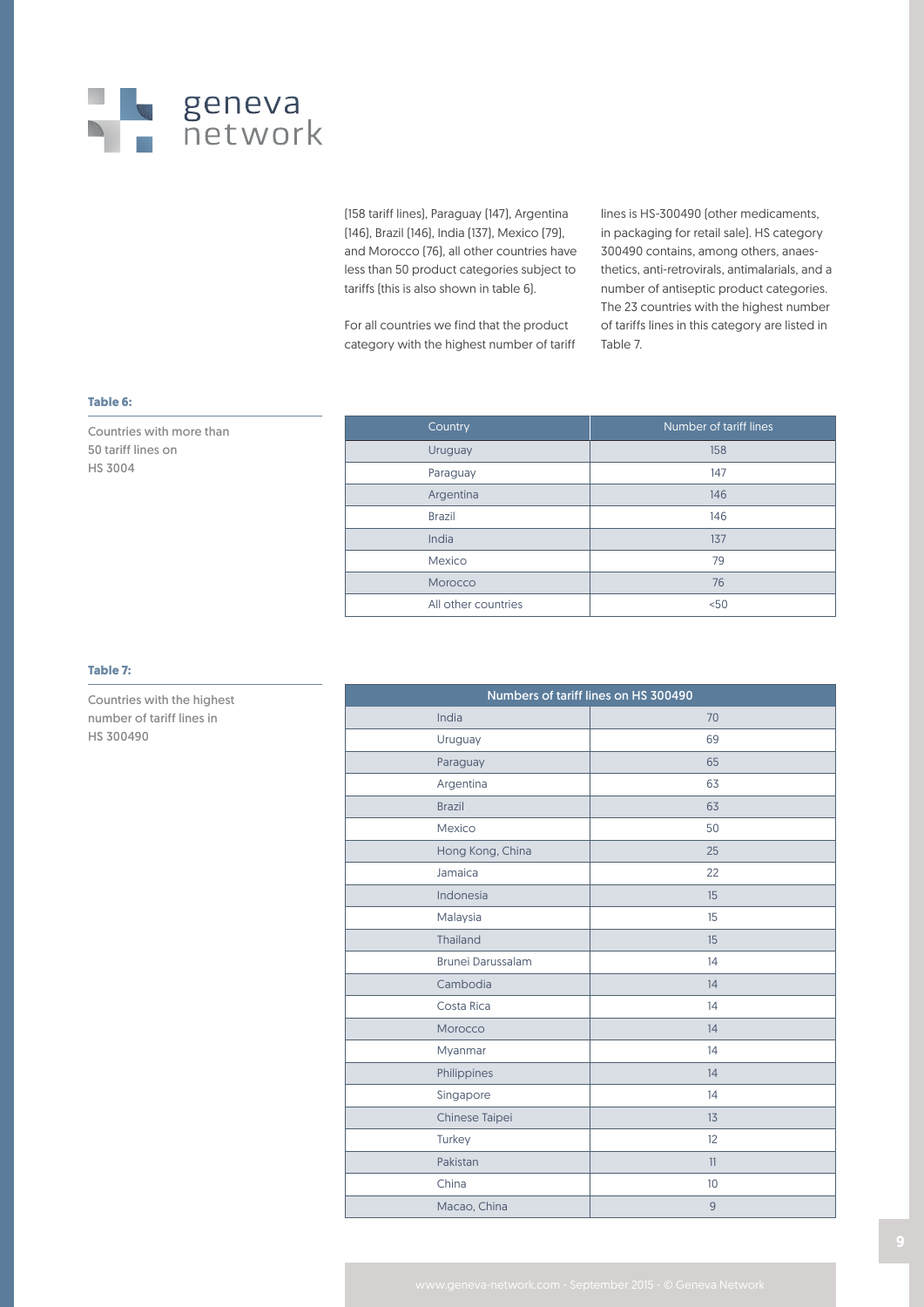

## 5. Conclusion

A major finding of this short study is that the value of pharmaceutical trade for countries outside the WTO "Zero-forzero initiative" has increased significantly between 2006 and 2013, at a CAGR of 20.7 per cent. This implies that globally a larger proportion of marketed pharmaceuticals are potentially subject to tariffs, which has implications for access to medicines.

However, we also find that the global average of tariffs on pharmaceuticals and vaccines has declined between 2006 and 2011, although this is somewhat countered by fact that the average number of tariff lines per country has remained constant during this period. Some countries continue to apply tariffs on all sub-categories within HS 3004, the most prominent of which is India (which has an average applied tariff rate of 10 per cent for this category).

No high-income countries apply tariffs on HS 3004 with the exception of the Republic of Korea. The countries with

the highest applied average tariffs on this category are Nepal, Pakistan, DR Congo, Russian Federation, India and Lao People's Democratic Republic.

We find that HS category 300490 (containing, among others, anaesthetics, anti-retrovirals, antimalarials, and a number of antiseptic product categories) has the highest incidence of tariffs, meaning that these products are the most likely to have import duties imposed on them.

Fewer countries apply tariffs on vaccines than on medicaments. However, India, Ghana and DR Congo have the highest levels, applying them at an average level 10 per cent.

An interesting avenue for further study would be a more detailed analysis of tariffs imposed by three biggest pharmaceutical markets outside the Zero-for-Zero Initiative: China, India and Brazil, in particular to examine the impact of tariffs in these markets on access to medicines.

"Globally, a larger proportion of marketed pharmaceuticals are now potentially subject to tariffs than was the case in 2006."



#### About the authors

- **Nilanjan Banik** is Associate Professor of Economics at Mahindra EcoleCentrale, India
- **Philip Stevens** is Director at Geneva Network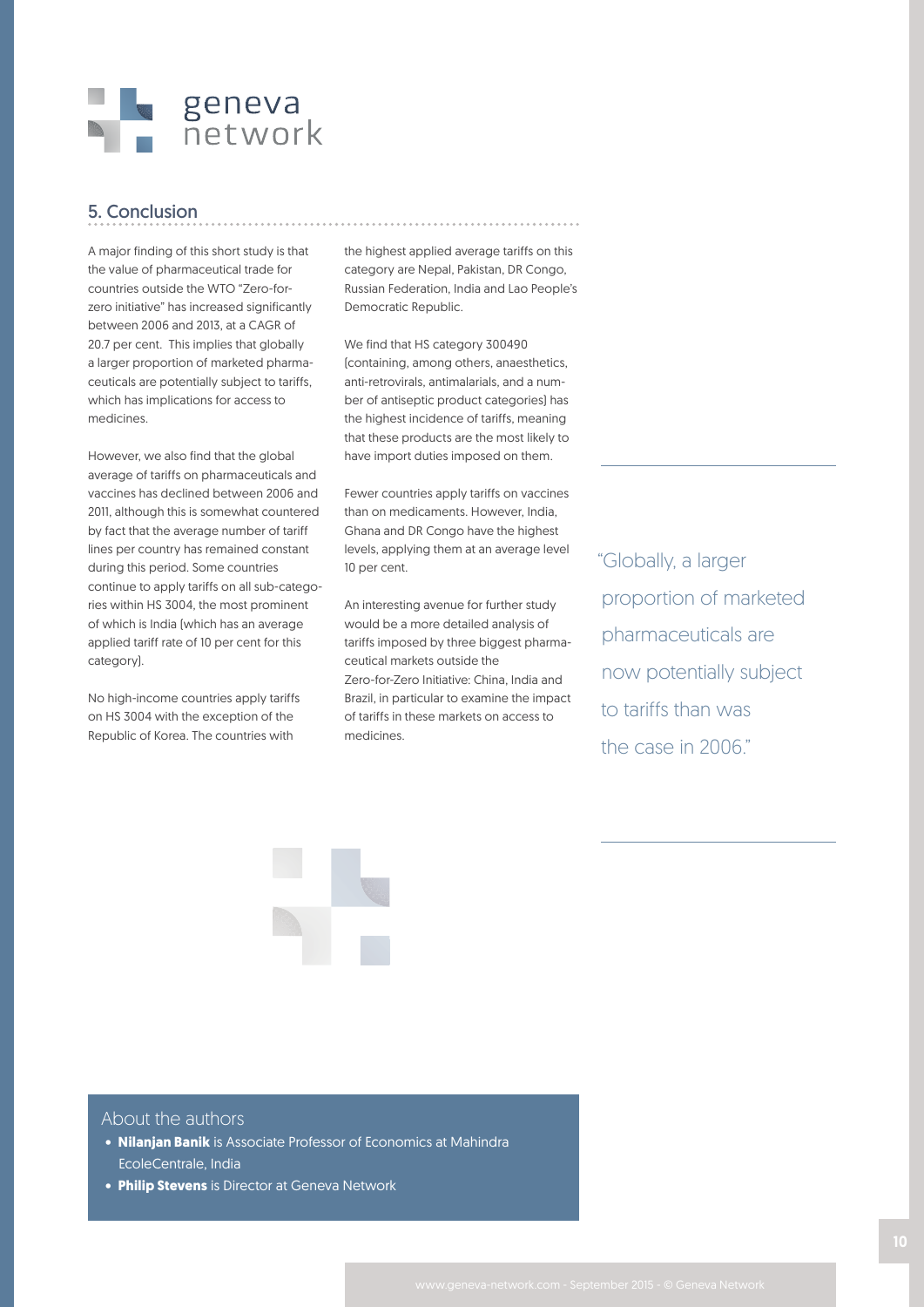

#### References:

- Bhargava, A., Jamison, D.T., Lau, L.J., and Murray, C.J.L., (2001) 'Modeling the effects of health on economic growth', Journal of Health of Economics, 20, 423-440.
- Bloom, D., and Canning, D., (2000) 'The health and wealth of nations', Science, New Series, Vol. 287, No. 5456
- Bloom, D., Canning, D., & Sevilla, J., (2004) 'The effect of health on economic growth: a production function approach', World Development, Vol. 32, No.1
- Bloom, D., Canning, D. and Weston, M., (2005) 'The value of vaccination', World Economics, Vol. 6, No.3
- Helble, M., (2012) 'More Trade for Better Health? International Trade and Tariffs on Health Products'. WTO Staff Working Paper ERSD-2012-17.
- Jadhav, S., (2014) 'Opportunities for Emerging Vaccine Markets'. Serum Institute of India Limited. Available at: http://ec.europa.eu/research/health/pdf/ event17/s3-10-suresh-jadhav\_en.pdf. Accessed on 21/04/2014.
- Mayer, D., (2001) 'The long-term impact of health on economic growth in Latin America', World Development, Vol. 29, No.6
- Olcay, M., and R., Laing, (2005) 'Pharmaceutical Tariffs: What is their effect on Prices, Protection of Local Industry and Revenue Generation?' Report Prepared for: The Commission on Intellectual Property Rights, Innovation and Public Health.
- Stevens, P., and H., Linfield, (2010) 'Death and Taxes'. International Policy Network: UK.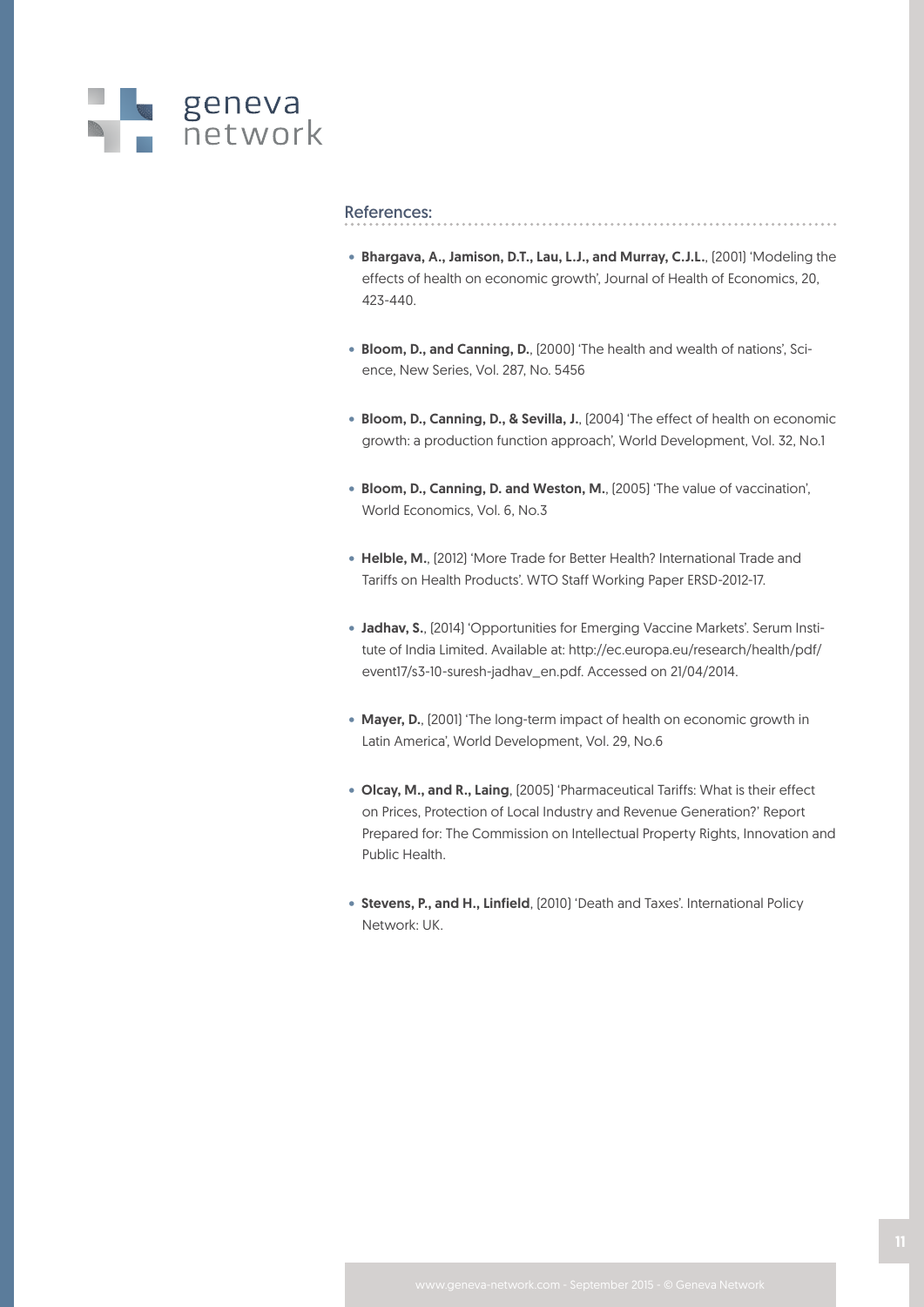## s geneva<br>Setwork

## Appendix

Average *ad valorem* duties on HS 3004. Countries not included in this table have no tariffs on this category

|                                   | <b>Applied Tariffs</b> |                           |                                    |                               |                                  |                       |  |
|-----------------------------------|------------------------|---------------------------|------------------------------------|-------------------------------|----------------------------------|-----------------------|--|
| Country                           | Year                   | Number of<br>tariff lines | Average of<br>ad valorem<br>duties | Minimum<br>ad valorem<br>duty | Maximum<br>ad valorem<br>$du$ ty | Duty Free<br>$TL(\%)$ |  |
| Nepal                             | 2013                   | 10                        | 14.6                               | 10                            | 15                               | 0.0                   |  |
| Pakistan                          | 2013                   | 20                        | 11.1                               | 5                             | 25                               | 0.0                   |  |
| Democratic Republic of the Congo  | 2010                   | 15                        | 11.0                               | 5                             | 20                               | 0.0                   |  |
| <b>Russian Federation</b>         | 2012                   | 17                        | 10.2                               | $\mathbf 0$                   | 15                               | 12.5                  |  |
| India                             | 2014                   | 137                       | 10.0                               | 10                            | 10                               | 0.0                   |  |
| Lao People's Democratic Republic  | 2008                   | 78                        | 10.0                               | 10                            | 10                               | 0.0                   |  |
| Uruguay                           | 2014                   | 158                       | 9.9                                | $\mathsf{O}\xspace$           | 14                               | 16.5                  |  |
| Argentina                         | 2012                   | 146                       | 9.8                                | $\mathsf 0$                   | 14                               | 16.7                  |  |
| <b>Brazil</b>                     | 2014                   | 146                       | 9.8                                | $\mathsf{O}\xspace$           | 14                               | 16.6                  |  |
| Paraguay                          | 2014                   | 151                       | 9.3                                | $\mathsf 0$                   | 14                               | 16.7                  |  |
| Thailand                          | 2013                   | 60                        | 9.3                                | $\mathsf{O}\xspace$           | 10                               | 7.3                   |  |
| Ghana                             | 2013                   | 10                        | 9.2                                | $\mathsf 0$                   | 10                               | 8.3                   |  |
| <b>Belarus</b>                    | 2001                   | 27                        | 8.8                                | $\mathsf{O}\xspace$           | 15                               | 12.5                  |  |
| Nigeria                           | 2013                   | 8                         | 8.8                                | $\mathsf 0$                   | 20                               | 50.0                  |  |
| Venezuela, Bolivarian Republic of | 2012                   | 40                        | 8.4                                | $\mathsf{O}$                  | 10                               | 12.5                  |  |
| Djibouti                          | 2014                   | 8                         | 8.0                                | 8                             | 8                                | 0.0                   |  |
| Korea, Republic of                | 2014                   | 49                        | 8.0                                | 8                             | $\,8\,$                          | 0.0                   |  |
| Colombia                          | 2014                   | 25                        | 7.7                                | $\mathsf 0$                   | 10                               | 12.5                  |  |
| Tunisia                           | 2012                   | 16                        | 7.5                                | $\theta$                      | 15                               | 50.0                  |  |
| Slovenia                          | 2003                   | 18                        | 7.1                                | $\mathbf 0$                   | 15                               | 37.5                  |  |
| Algeria                           | 2010                   | $\overline{9}$            | 6.6                                | 5                             | 30                               | 0.0                   |  |
| Bolivia, Plurinational State of   | 2013                   | 25                        | 6.5                                | $\mathsf{O}\xspace$           | 10                               | 23.7                  |  |
| Chile                             | 2014                   | 16                        | 6.0                                | 6                             | 6                                | 0.0                   |  |
| Peru                              | 2014                   | 25                        | 6.0                                | 6                             | 6                                | 0.0                   |  |
| Zimbabwe                          | 2012                   | 12                        | 5.8                                | $\mathsf{O}\xspace$           | $10$                             | 29.2                  |  |
| Mexico                            | 2014                   | 78                        | 5.7                                | 0                             | 15                               | 43.1                  |  |
| Morocco                           | 2012                   | 76                        | 5.3                                | 2.5                           | 25                               | 0.0                   |  |
| China                             | 2013                   | 32                        | 5.2                                | 3                             | 6                                | 0.0                   |  |
| Cameroon                          | 2013                   | $8\phantom{1}$            | 5.0                                | $\overline{5}$                | 5                                | 0.0                   |  |
| Central African Republic          | 2013                   | $\,8\,$                   | 5.0                                | 5                             | 5                                | 0.0                   |  |
| Chad                              | 2013                   | $8\phantom{1}$            | 5.0                                | $5\phantom{.}$                | $5\phantom{.}$                   | 0.0                   |  |
| Congo                             | 2013                   | $\,8\,$                   | 5.0                                | 5                             | 5                                | 0.0                   |  |
| El Salvador                       | 2013                   | 19                        | 5.0                                | $\sqrt{5}$                    | 5                                | 0.0                   |  |
| Guatemala                         | 2012                   | 19                        | 5.0                                | 5                             | 5                                | 0.0                   |  |
| Maldives                          | 2011                   | 37                        | 5.0                                | $5\phantom{.0}$               | 5                                | 0.0                   |  |